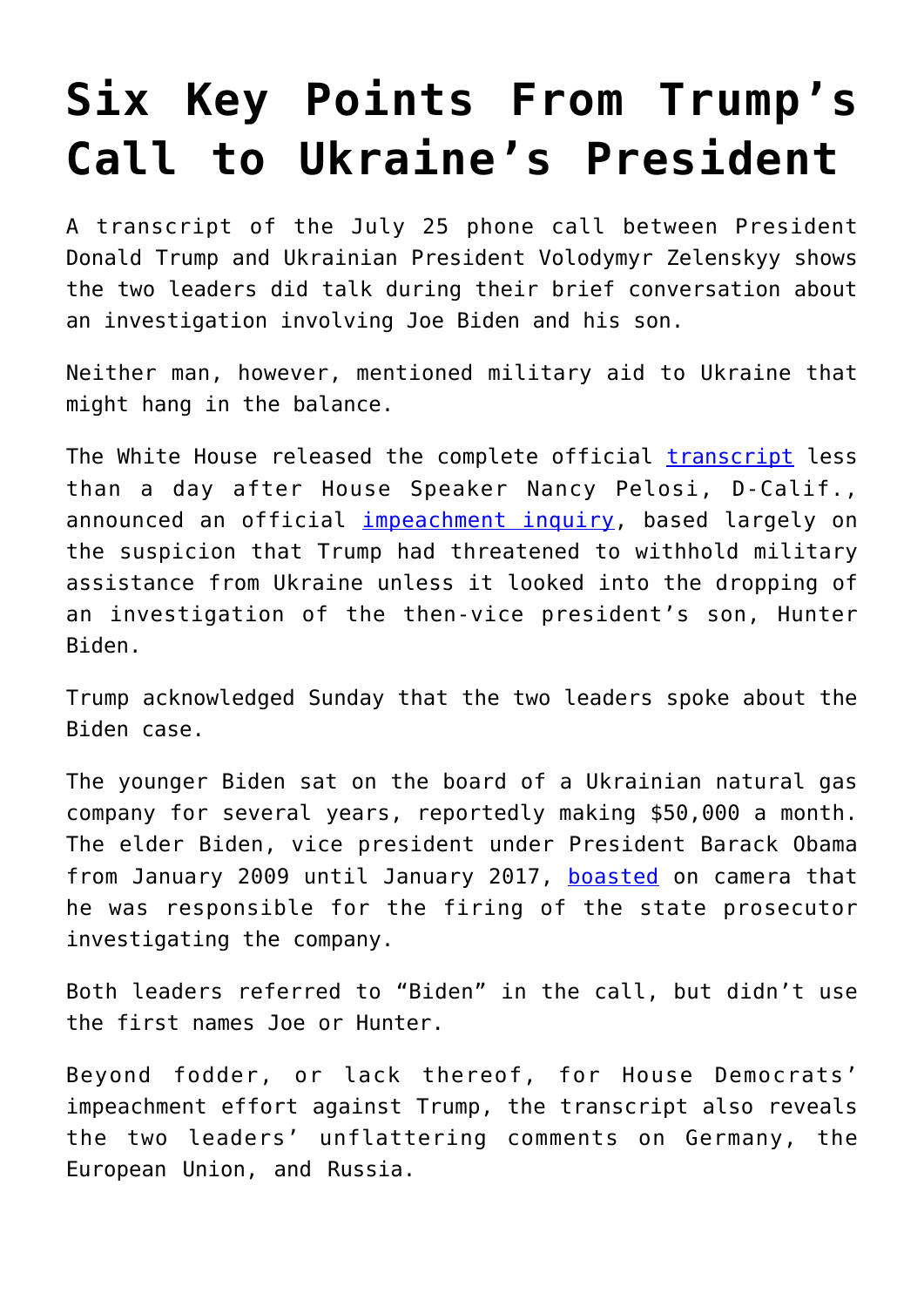Here are six highlights from the call two months ago, according to the transcript released by the White House. (Punctuation is as it is in the five-page transcript.)

#### **1. Zelenskyy First Broached Biden Probe**

The two leaders spoke by phone four days after Zelenskyy's new party in Ukraine's parliament, Servant of the People, won what The Economist [called](https://www.economist.com/europe/2019/07/25/volodymyr-zelensky-clears-the-old-elite-out-of-parliament) the first single-party majority in modern Ukrainian history.

Ukraine's new president didn't mention Biden's name, but was first to bring up that an aide spoke with one of Trump's personal lawyers, former New York Mayor Rudy Giuliani.

Giuliani first [said in May](https://www.foxnews.com/politics/giuliani-will-travel-to-ukraine-saying-countrys-probes-may-be-very-very-helpful-for-trump) that he would meet with Ukraine officials about the Biden case. The former vice president [later criticized](https://www.foxnews.com/politics/biden-giuliani-ukraine-trip-inappropriate) the former New York mayor for this, and Giuliani [canceled](https://www.foxnews.com/politics/giuliani-i-am-not-going-to-ukraine-because-id-be-walking-into-a-group-of-people-that-are-enemies-of-the-us) the trip.

But Giuliani did speak with a Ukrainian official before the July phone conversation between Trump and Zelenskyy. And he [met with](https://thehill.com/opinion/white-house/462422-missing-piece-to-the-ukraine-puzzle-state-departments-overture-to-rudy) a Ukrainian official in early August, shortly after the call, to discuss the Biden case.

"I will personally tell you that one of my assistants spoke with Mr. Giuliani just recently and we are hoping very much that Mr. Giuliani will be able to travel to Ukraine and we will meet once he comes to Ukraine," Zelenskyy said to Trump.

"I just wanted to assure you once again that you have nobody but friends around us," the Ukrainian president said. "I will make sure that I surround myself with the best and most experienced people."

Later on in the conversation, after Trump explicitly mentioned Biden, Zelenskyy said: "I wanted to tell you about the prosecutor."

## **2. What Trump Said About Biden Case**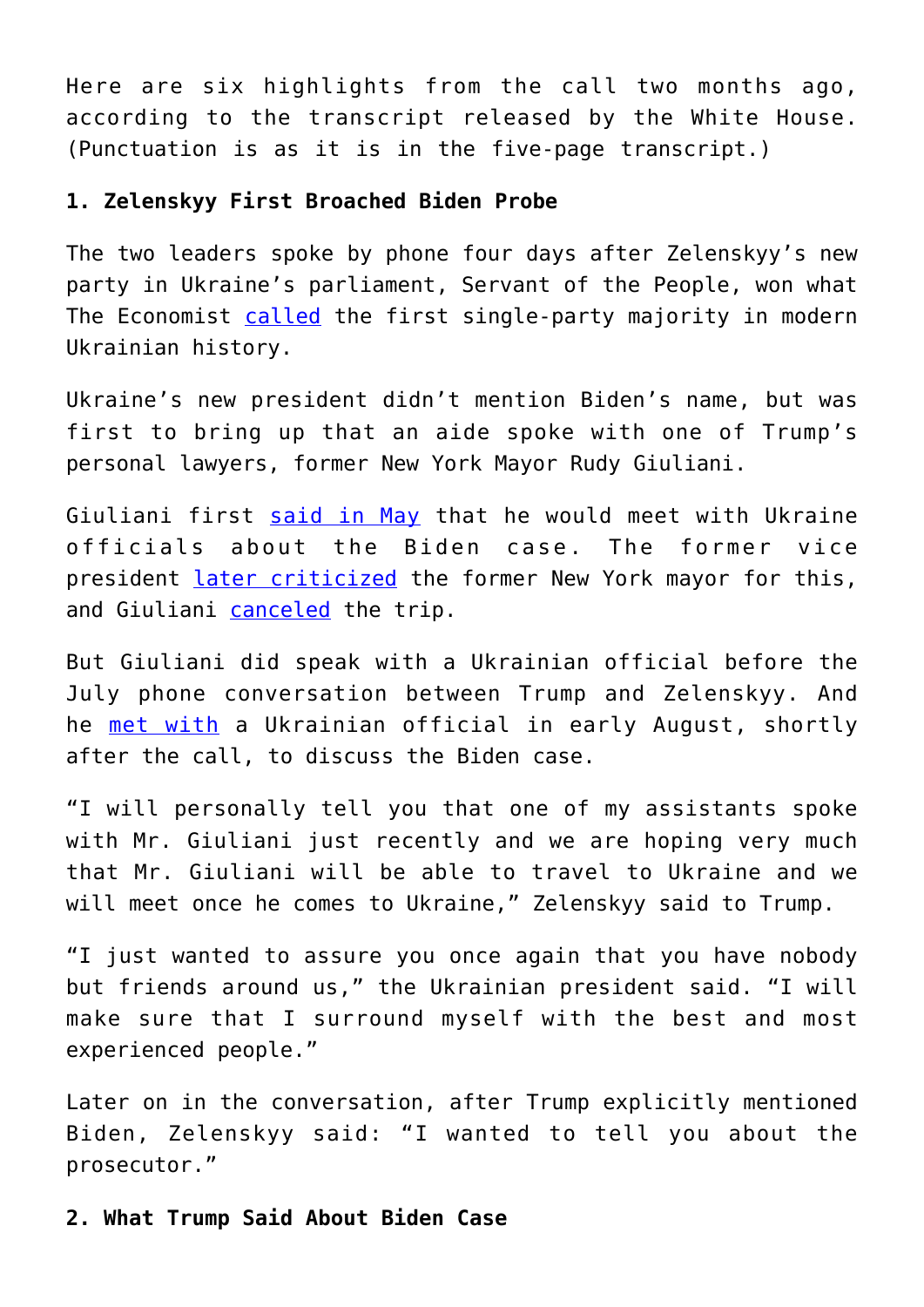Trump seemed to be glad to hear this, and said he wanted to get Attorney General William Barr involved.

"Good because I heard you had a prosecutor who was very·good and he was shut down and that's really unfair," Trump said of events that occurred well before Zelenskyy's April 21 election. "A lot of people are talking about that, the way they shut your very good prosecutor down and you had some very bad people involved."

"Mr. Giuliani is a highly respected man," Trump continued. "He was the mayor of New York City, a great mayor, and I would like him to call you. I will ask him to call you along with the attorney general. Rudy very much knows what's happening and he is a very capable guy. If you could speak to him that would be great."

Trump went on to say:

*There's a lot of talk about Biden's son, that Biden stopped the prosecution and a lot of people want to find out about that so whatever you can do with the attorney general would be great.* 

*Biden went around bragging that he stopped the prosecution so if you can look into it. … It sounds horrible to me.*

When speaking to a group of foreign policy experts in early 2018, Biden talked about how he had threatened as vice president in [March 2016](https://www.foxnews.com/opinion/deroy-murdock-on-impeachment-of-trump) to withhold \$1 billion in U.S. aid if Ukraine's government did not fire a prosecutor who was investigating the Ukrainian natural gas company Burisma, where his son Hunter was a board member.

Biden [told](https://www.cfr.org/event/foreign-affairs-issue-launch-former-vice-president-joe-biden) the gathering on Jan. 23, 2018: "I said, 'You're not getting the billion.' I'm going to be leaving here in, I think it was about six hours. I looked at them and said: 'I'm leaving in six hours. If the prosecutor is not fired, you're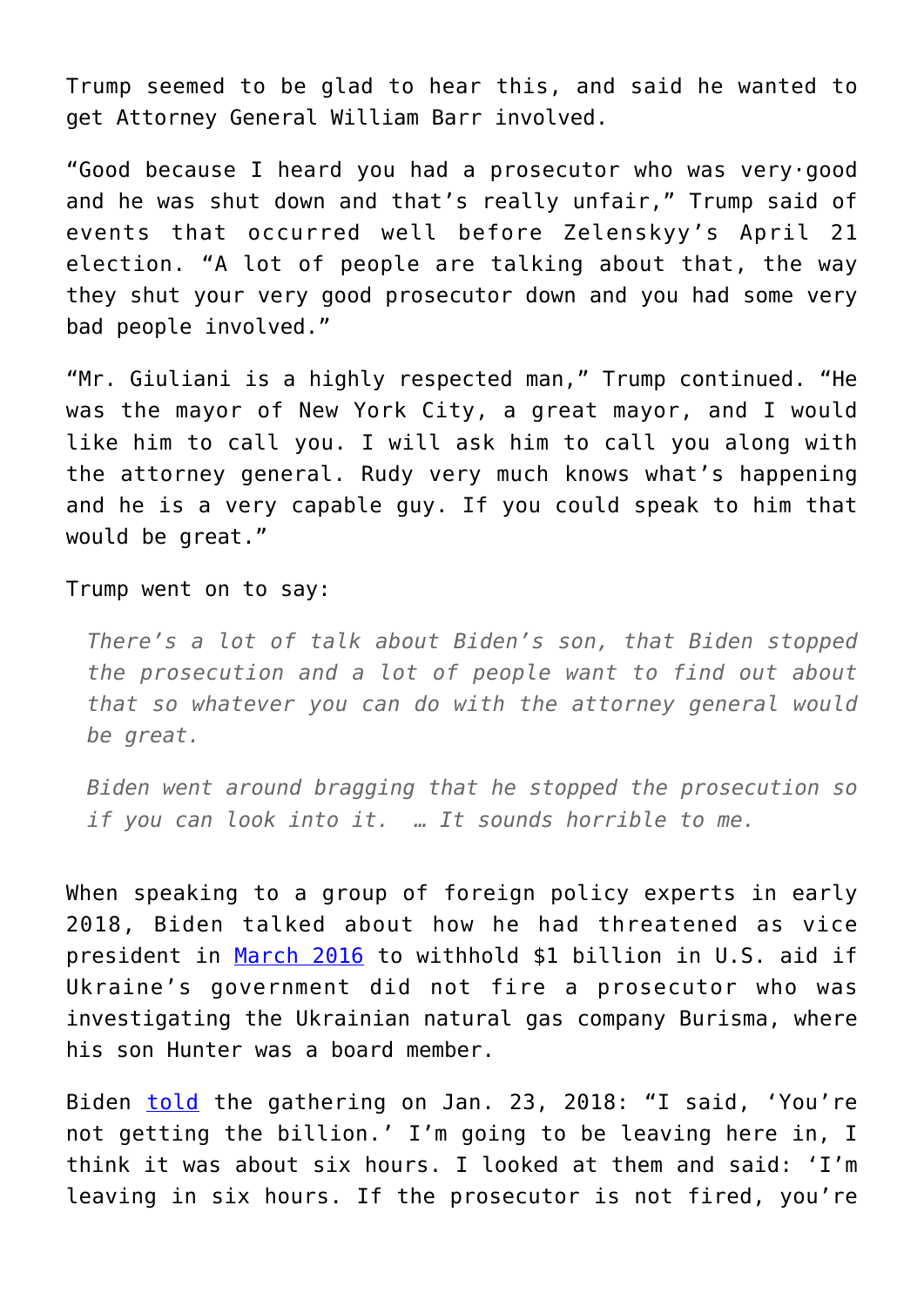not getting the money.' Well, son of a b—-, he got fired. And they put in place someone who was solid at the time."

In the phone call, Trump told Zelenskyy: "I will have Mr. Giuliani give you a call and I am also going to have Attorney General Barr call and we will get to the bottom of it. I'm sure you will figure it out. I heard the prosecutor was treated very badly and he was a very fair prosecutor so good luck with everything."

#### **3. Ukraine Likely to Investigate Biden, Burisma**

Zelenskyy at one point responded to Trump: "I wanted to tell you about the prosecutor. First of all, I understand and I'm knowledgeable about the situation."

"Since we have won the absolute majority in our parliament, the next prosecutor general will be 100% my person, my candidate, who will be approved by the parliament and will start as a new prosecutor in September," Zelenskyy said.

"He or she will look into the situation, specifically to the company that you mentioned in this issue. The issue of the investigation of the case is actually the issue of making sure to restore the honesty so we will take care of that and will work on the investigation of the case."

#### **4. Germany, EU, and Russia**

When Trump did talk about aid to Ukraine, it was in the context of other nations not doing their part to help the former Soviet republic.

Zelenskyy complained that other countries are not putting sanctions on Russia, which annexed the Crimea region from Ukraine and has been engaged in a slow-burning war with Ukraine for five years.

The contents of the transcript may upset some U.S. allies, namely German Chancellor Angela Merkel.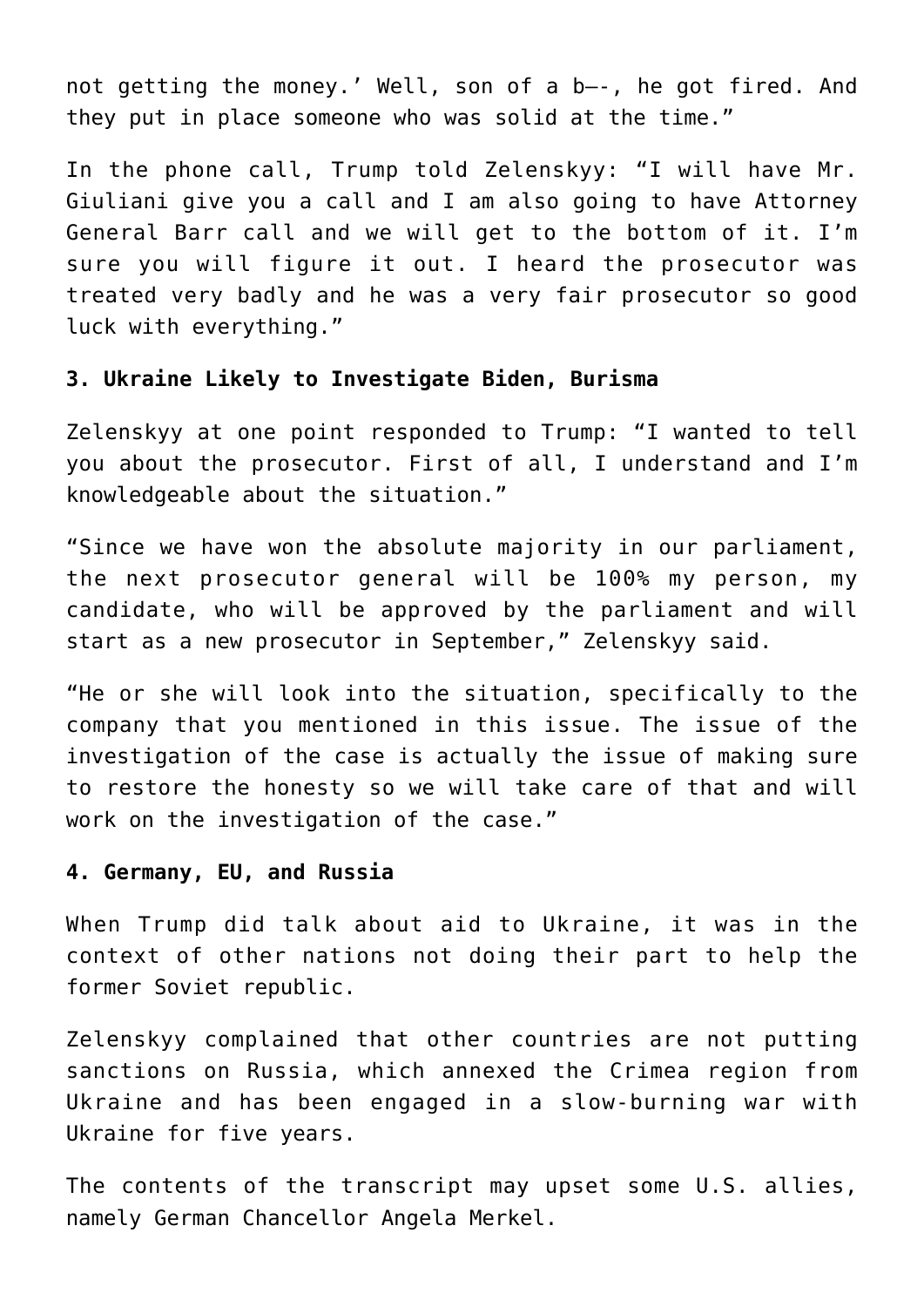"I will say that we do a lot for Ukraine. We spend a lot of effort and a lot of time. Much more than the European countries are doing and they should be helping you more than they are," Trump said, adding:

*Germany does almost nothing for you. All they do is talk and I think it's something that you should really ask them about. When I was speaking to Angela Merkel she talks Ukraine, but she doesn't do anything. A lot of the European countries are the same way.* 

*So I think it's something you want to look at but the United States has been very, very good to Ukraine. I wouldn't say that it's reciprocal necessarily because things are happening that are not good but the United States has been very very good to Ukraine.*

Zelenskyy agreed that Trump was "absolutely right" and said he agreed "100%."

"I did talk to Angela Merkel and I did meet with her. I also met and talked with [French President] Emmanuel Macron and I told them that they are not doing quite as much as they need to be doing on the issues with the sanctions," Zelenskyy said, adding:

*They are not enforcing the sanctions. They are not working as much as they should work for Ukraine. It turns out that even though logically, the European Union should be our biggest partner, but technically the United States is a much bigger partner than the European Union and I'm very grateful to you for that because the United States is doing quite a lot for Ukraine. Much more than the European Union, especially when we are talking about sanctions against the Russian Federation.*

### **5. Inquiring About CrowdStrike**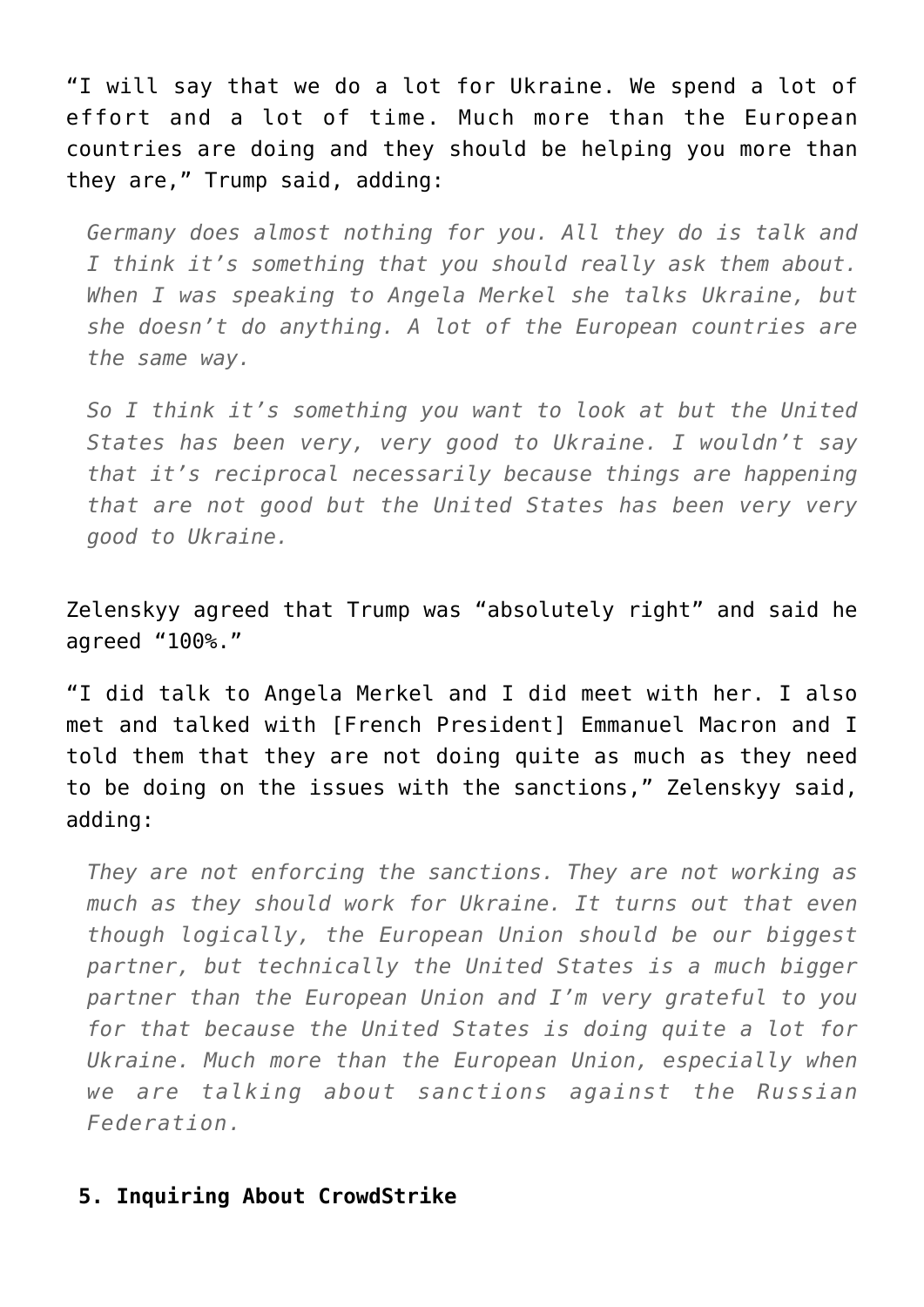Trump obliquely brought up the Democratic National Committee's computer server and the investigation of CrowdStrike, a cybersecurity firm involved in tracking Russian election meddling in the 2016 U.S. presidential election.

"I would like you to find out what happened with this whole situation with Ukraine, they say Crowdstrike," Trump said. "I guess you have one of your wealthy people … The server, they say Ukraine has it."

In 2016, the Democratic National Committee hired [CrowdStrike,](https://www.crowdstrike.com/) a U.S.-based internet security company. CrowdStrike reviewed the hacking of DNC computers and determined it was conducted by two groups affiliated with the Russian government.

The tech firm thus played a role in the sequence of events leading to the probe of whether Trump or his campaign conspired with Russians to gain advantage in the 2016 election. Special counsel Robert Mueller's final report said investigators found no such conspiracy.

In the call with Zelenskyy, Trump referred disparagingly to Mueller, who had testified to Congress the day before on his investigation of Russian interference in the 2016 presidential election.

"There are a lot of things that went on the whole situation," Trump said to the Ukrainian president, adding:

*I think you're surrounding yourself with some of the same people. I would like to have the attorney general call you or your people and I would like you to·get to the bottom of it. As you saw yesterday, that whole nonsense ended with a very poor performance by a man named Robert Mueller, an incompetent performance, but they say a lot of it started with Ukraine.*

**6. The Comedian, the Reality Show Host, and 'Draining the**